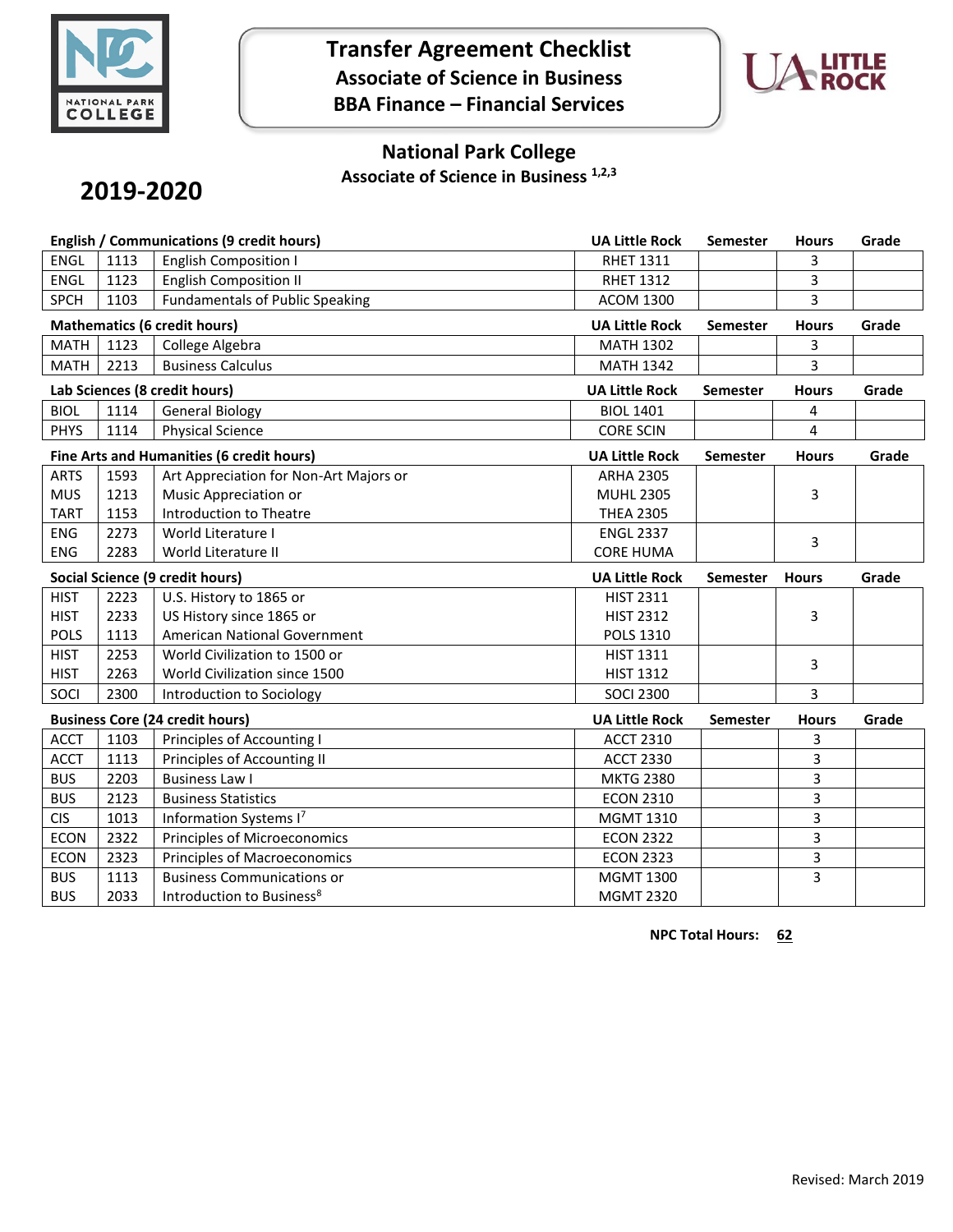

**Transfer Agreement Checklist Associate of Science in Business BBA Finance – Financial Services**



## **University of Arkansas at Little Rock**

#### **Bachelor of Business Administration Finance – Financial Services<sup>4</sup> 2019-2020**

| <b>Professional Business Courses (28 credit hours)</b><br>Semester |                            |                                                                            |                 | <b>Hours</b> | Grade |
|--------------------------------------------------------------------|----------------------------|----------------------------------------------------------------------------|-----------------|--------------|-------|
| <b>BSAD</b>                                                        | 2010/4010                  | Career Catalyst <sup>6</sup>                                               |                 | 0            |       |
| <b>BSAD</b>                                                        | 3100                       | <b>Business Professionalism</b>                                            |                 | 1            |       |
| <b>BINS</b>                                                        | 3305                       | <b>Management Information Systems</b>                                      |                 | 3            |       |
| <b>BINS</b>                                                        | 3352                       | Data Analysis and Visualization                                            |                 | 3            |       |
| <b>BINS</b>                                                        | 3380                       | <b>Business Communication</b>                                              |                 | 3            |       |
| <b>ECON</b>                                                        | 3355                       | <b>Quantitative Business Analysis</b>                                      |                 | 3            |       |
| <b>FINC</b>                                                        | 3310                       | <b>Business Finance</b>                                                    |                 | 3            |       |
| <b>MGMT</b>                                                        | 3300                       | <b>Principles of Management</b>                                            |                 | 3            |       |
| <b>MGMT</b>                                                        | 3304                       | <b>Operations Management</b>                                               |                 | 3            |       |
| <b>MGMT</b>                                                        | 4380                       | <b>Business Strategy (Capstone Course)</b>                                 |                 | 3            |       |
| <b>MKTG</b>                                                        | 3350                       | <b>Principles of Marketing</b>                                             |                 | 3            |       |
| Finance - Financial Services Major Requirements (12 credit hours)  |                            |                                                                            | <b>Semester</b> | <b>Hours</b> | Grade |
| <b>FINC</b>                                                        | 3330                       | Principles of Insurance                                                    |                 | 3            |       |
| <b>FINC</b>                                                        | 3340                       | <b>Financial Markets and Institutions</b>                                  |                 | 3            |       |
| <b>FINC</b>                                                        | 3350                       | <b>Investment Analysis</b>                                                 |                 | 3            |       |
| <b>FINC</b>                                                        | 4360                       | <b>Risk Management</b>                                                     |                 | 3            |       |
| <b>Finance Electives (15 credit hours)</b>                         |                            | <b>Semester</b>                                                            | <b>Hours</b>    | Grade        |       |
| <b>ACCT</b>                                                        | 3321                       | Federal Taxation I or                                                      |                 |              |       |
|                                                                    |                            |                                                                            |                 |              |       |
| <b>FINC</b>                                                        | 4320                       | Bank Financial Management or                                               |                 |              |       |
| <b>FINC</b>                                                        | 4341                       | Commercial Property and Liability or                                       |                 |              |       |
| <b>FINC</b>                                                        | 4362                       | Derivatives or                                                             |                 |              |       |
| <b>FINC</b>                                                        | 4363                       | Financing Entrepreneurial Ventures or                                      |                 |              |       |
| <b>FINC</b>                                                        | 4364                       | <b>Employee Benefits or</b>                                                |                 |              |       |
| <b>FINC</b>                                                        | 4371                       | Real Estate Finance and Investment or                                      |                 | 15           |       |
| <b>FINC</b>                                                        | 4380                       | Portfolio Management or                                                    |                 |              |       |
| <b>FINC</b>                                                        | 4383                       | Applied Equity Analysis or                                                 |                 |              |       |
| <b>FINC</b>                                                        | 4396                       | Cooperative Education or                                                   |                 |              |       |
| <b>FINC</b>                                                        | 4399                       | Independent Study                                                          |                 |              |       |
|                                                                    |                            | (Note: No more than 2 courses (6 hours) can be taken from: FINC 4341, FINC |                 |              |       |
|                                                                    |                            | 4396, FINC 4360, and ACCT 3321.)                                           |                 |              |       |
|                                                                    | Electives (6 credit hours) |                                                                            | <b>Semester</b> | <b>Hours</b> | Grade |

**UA Little Rock Total Hours: 58**

### Total Hours: 120<sup>5</sup>

<sup>1</sup> See your advisor at National Park College for degree and graduation information.

<sup>2</sup> UA Little Rock transfer course designations are either guaranteed by ACTS (acts.adhe.edu) or have been approved as a substitution by UA Little Rock. Unless otherwise noted, courses for which no UA Little Rock equivalent course is listed would transfer in as elective credit.

<sup>3</sup> Students completing the Associate of Science in Business degree requirements, as shown above, with minimum 2.25 cumulative GPA and a grade of C or greater in Composition II and College Algebra, will have satisfied the UA Little Rock Lower Level Core requirements and will be admitted to the College of Business and the Bachelor of Business Administration degree program as a junior.

<sup>4</sup> For more specific information about degree requirements within the junior and senior years at UA Little Rock, please review the UA Little Rock Undergraduate Catalog (http://ualr.edu/catalogs/undergraduate-catalog) and consult your UA Little Rock academic advisor.

<sup>5</sup> This degree program requires a total of 120 semester credit hours, including at least 45 upper level credit hours completed at UA Little Rock.

<sup>6</sup>The Career Catalyst program is a co-curricular degree requirement of College of Business majors. All students take BSAD 2010, Introduction to Career Catalyst upon declaring a major in the College. Over the period of their College of Business coursework, students must complete at least one activity in each of five career development areas. In the semester a student applies for graduation, he or she also registers for BSAD 4010, Career Catalyst Completion to have their activities certified.